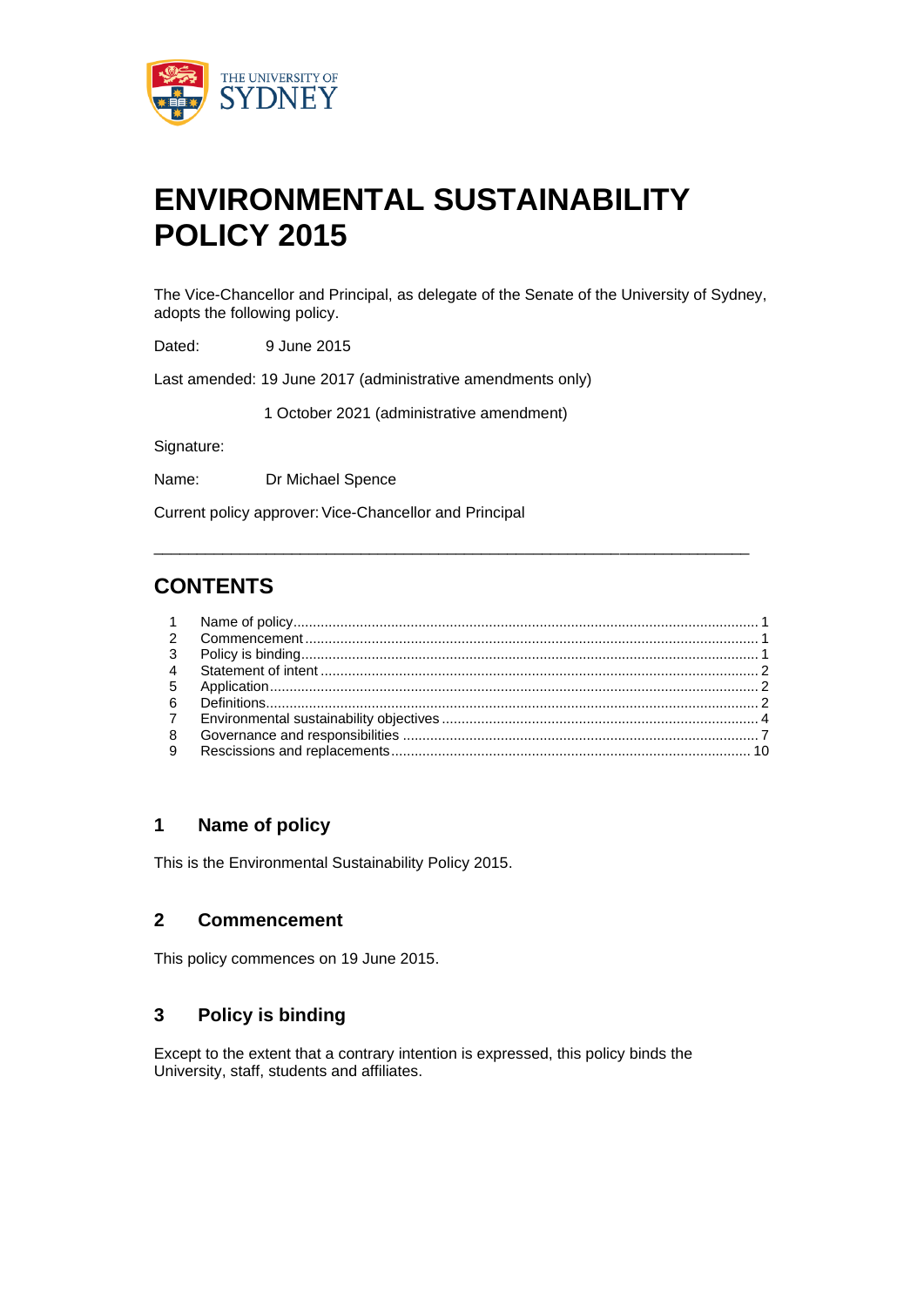

## **4 Statement of intent**

This policy:

- (a) establishes principles for a University-wide approach to achieving environmental sustainability;
- (b) specifies the environmental sustainability principles to be applied throughout the University;
- (c) provides for continual improvement in environmental sustainability, and avoidance and minimisation of environmental risks;
- (d) provides for the management of compliance with applicable legislation;
- (e) establishes a framework for setting environmental sustainability objectives; and
- (f) promotes environmentally sustainable investment practices.

## **5 Application**

This policy applies to:

- (a) the University, staff, students, affiliates and visitors;
- (b) tenants, licensees, occupants, managers and operators of University properties and infrastructure; and
- (c) all University activities.

## **6 Definitions**

| active transport | means non-motorised forms of transport involving physical activity,<br>and includes travel by foot, bicycle and other non-motorised vehicles<br>powered by human physical activity.                                                                                                                                                                                                                                               |
|------------------|-----------------------------------------------------------------------------------------------------------------------------------------------------------------------------------------------------------------------------------------------------------------------------------------------------------------------------------------------------------------------------------------------------------------------------------|
| affiliate        | has the meaning given in the <b>Code of Conduct</b> - Staff and Affiliates,<br>which at the date of this policy is:                                                                                                                                                                                                                                                                                                               |
|                  | a clinical title holder; an adjunct, conjoint or honorary appointee; a<br>consultant or contractor to the University; an office holder in a<br>University entity; a member of any University committee; and any<br>other person appointed or engaged by the University to perform duties<br>or functions on its behalf.                                                                                                           |
| biodiversity     | means the existence of a wide variety of organisms and the natural<br>ecosystems of which they are a part.                                                                                                                                                                                                                                                                                                                        |
| carbon footprint | means a measurement of the total greenhouse gas emissions<br>produced, expressed in tonnes (or kilograms) of carbon dioxide<br>equivalent. University operations mainly contribute to greenhouse gas<br>emissions through consumption of energy generated from<br>combustion of fossil fuels, fossil fuel use in transport vehicles, fossil<br>fuel combustion in stationary plant, waste management and industrial<br>processes. |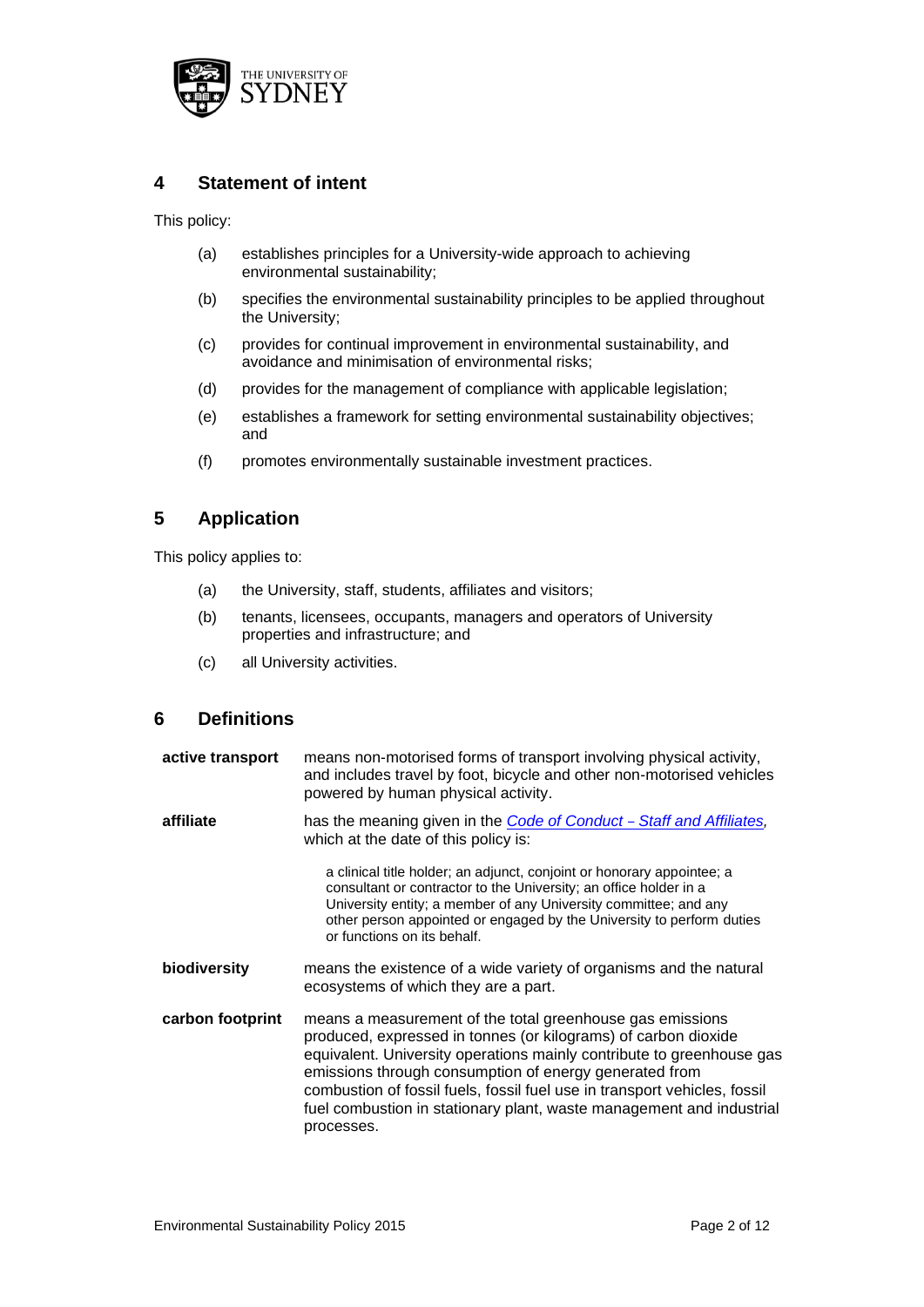

| <b>CIS</b>                              | means the University's Campus Infrastructure & Services<br>professional services unit.                                                                                                                                                                                                                                          |  |  |
|-----------------------------------------|---------------------------------------------------------------------------------------------------------------------------------------------------------------------------------------------------------------------------------------------------------------------------------------------------------------------------------|--|--|
| environment                             | means components of the earth including land, air, water, the<br>atmosphere, organic and inorganic matter, living organisms and any<br>interacting natural ecosystems, as well as human made structures<br>and areas.                                                                                                           |  |  |
| environmental<br>management<br>system   | means a documented management system which is consistent with<br>the international standard ISO 14001:2004, Environmental<br>Management Systems - Requirements with guidance for use, and<br>includes:                                                                                                                          |  |  |
|                                         | evaluating significant environmental risks and associated legal<br>requirements;                                                                                                                                                                                                                                                |  |  |
|                                         | setting environmental objectives and programs;<br>٠                                                                                                                                                                                                                                                                             |  |  |
|                                         | establishing organisational structures and responsibilities for<br>٠<br>environmental management;                                                                                                                                                                                                                               |  |  |
|                                         | implementing procedures to manage environmental risk and<br>٠<br>achieve environmental objectives;                                                                                                                                                                                                                              |  |  |
|                                         | monitoring and measuring effective implementation of<br>٠<br>environmental management; and                                                                                                                                                                                                                                      |  |  |
|                                         | conducting management review to ensure adequacy and<br>٠<br>effectiveness of environmental management.                                                                                                                                                                                                                          |  |  |
| ESG                                     | means environmental, social and corporate governance.                                                                                                                                                                                                                                                                           |  |  |
| environmental<br>sustainability         | means minimising the impact of current and future undertakings on<br>the environment in a manner that meets present needs of our able,<br>disadvantaged and disabled communities whilst preserving and<br>sustaining natural resources and environmental quality for the needs<br>of successive future generations.             |  |  |
| <b>FP</b>                               | means the Financial Performance Committee of the UE                                                                                                                                                                                                                                                                             |  |  |
| green lease<br>clauses                  | means clauses within a lease, licence or other agreement with a<br>tenant, licensee or other third party who occupies, operates or uses<br>the University's property or assets that require those parties to<br>occupy, operate and manage spaces in an environmentally<br>sustainable way, and in compliance with this policy. |  |  |
| Head of<br>Administrative<br>Area (HOA) | has the meaning given to the term "HOA" by the <i>University of Sydney</i><br>(Delegations of Authority - Administrative Functions) Rule 2016,<br>which at the date of this policy is:                                                                                                                                          |  |  |
|                                         | Head of Administrative area, which means a senior staff member,<br>outside a faculty or University school, whose position is declared as<br>such by the Vice-Chancellor in writing and recorded as such in the<br>relevant human resources recordkeeping systems.                                                               |  |  |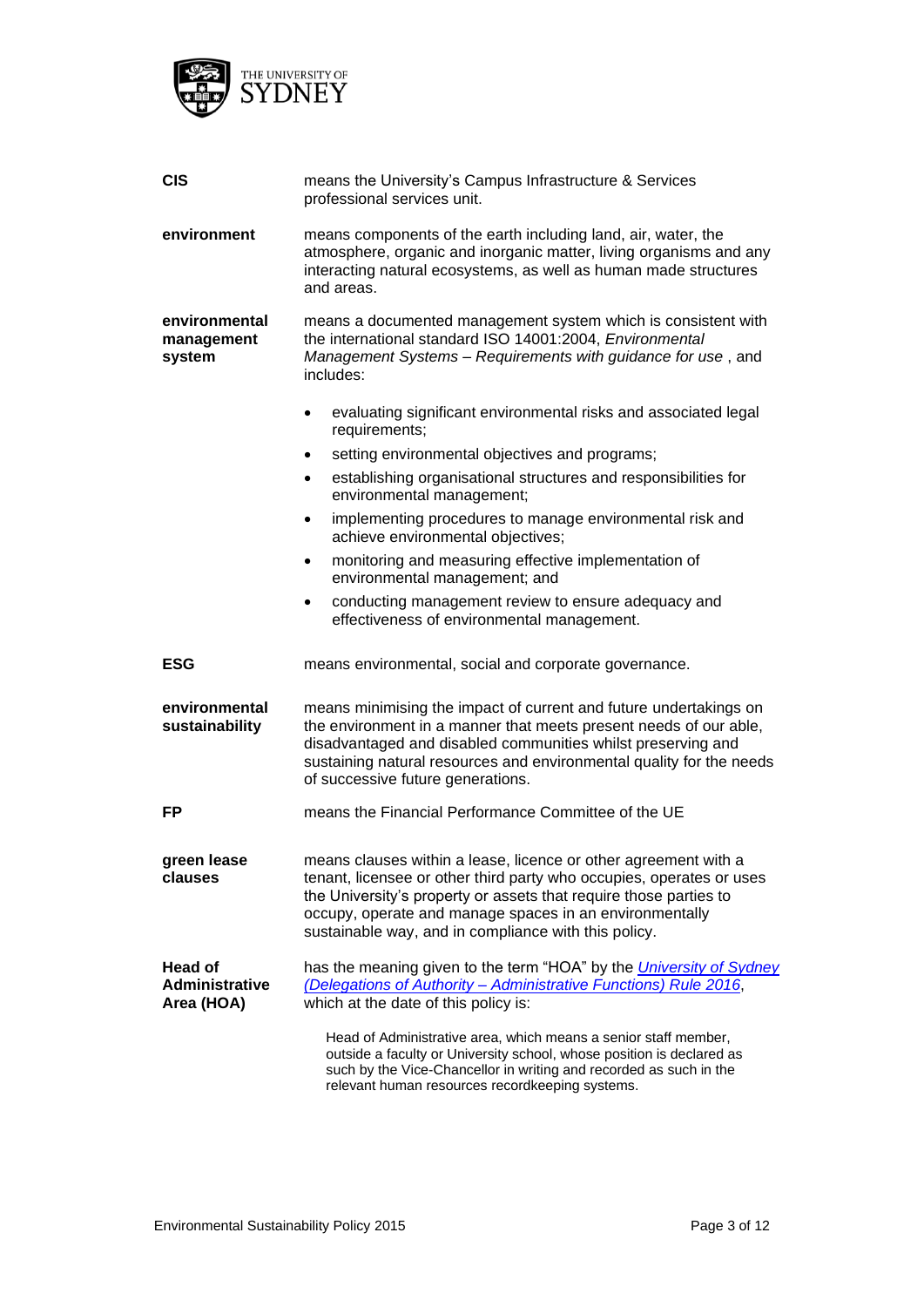

| <b>Head of School</b><br>(HOS)                | has the meaning given to the term "HOS" by the <i>University of Sydney</i><br>(Delegations of Authority - Administrative Functions) Rule 2016,<br>which at the date of this policy is:<br>means a Head of School, which means head of a school within a<br>faculty, including a Head of school and Dean, or a Head of School and<br>Dean of a University school, appointed in accordance with the relevant<br>University rules, policies and procedures. Where appropriate, a<br>reference to a HOS includes a reference to the Director, China<br>Studies Centre; the Director, Sydney Southeast Asia Centre; a<br>Director, Brain and Mind Centre; the Chief Executive Officer, John<br>Grill Centre for Project Leadership; or the Director, University of<br>Sydney Institute of Agriculture. |  |
|-----------------------------------------------|---------------------------------------------------------------------------------------------------------------------------------------------------------------------------------------------------------------------------------------------------------------------------------------------------------------------------------------------------------------------------------------------------------------------------------------------------------------------------------------------------------------------------------------------------------------------------------------------------------------------------------------------------------------------------------------------------------------------------------------------------------------------------------------------------|--|
| <b>ICC</b>                                    | means the Investment and Commercialisation Committee of Senate.                                                                                                                                                                                                                                                                                                                                                                                                                                                                                                                                                                                                                                                                                                                                   |  |
| <b>ICT</b>                                    | means the University's Information and Communications Technology<br>professional services unit.                                                                                                                                                                                                                                                                                                                                                                                                                                                                                                                                                                                                                                                                                                   |  |
| PSU                                           | means a professional services unit of the University.                                                                                                                                                                                                                                                                                                                                                                                                                                                                                                                                                                                                                                                                                                                                             |  |
| <b>Sustainability</b><br><b>Sub-Committee</b> | means the sub-committee of that name established by and reporting<br>to the FP.                                                                                                                                                                                                                                                                                                                                                                                                                                                                                                                                                                                                                                                                                                                   |  |
| UE                                            | means the University Executive.                                                                                                                                                                                                                                                                                                                                                                                                                                                                                                                                                                                                                                                                                                                                                                   |  |
| <b>University</b><br>properties               | means any land or buildings owned, operated, controlled and/or<br>managed by the University, including but not limited to campuses and<br>farms.                                                                                                                                                                                                                                                                                                                                                                                                                                                                                                                                                                                                                                                  |  |
| <b>VP (O)</b>                                 | means Vice-Principal (Operations).                                                                                                                                                                                                                                                                                                                                                                                                                                                                                                                                                                                                                                                                                                                                                                |  |

## **7 Environmental sustainability objectives**

#### (1) **Plan strategically for University-wide environmental sustainability**, through:

- (a) integrating environmental sustainability into the University strategic planning framework;
- (b) identifying environmental sustainability risks and compliance requirements for faculties and PSUs;
- (c) developing objectives and business cases for faculties and PSUs to improve environmental sustainability outcomes; and
- (d) establishing accountabilities and responsibilities for faculties and PSUs to achieve environmental sustainability objectives.

#### (2) **Integrate environmental sustainability into teaching, learning and research**, through:

- (a) integrating environmental sustainability themes into curricula;
- (b) minimising the adverse impacts on environmental sustainability of teaching, learning and research activities; and
- (c) engaging with the wider community to address local and global environmental challenges in our teaching, learning and research activities.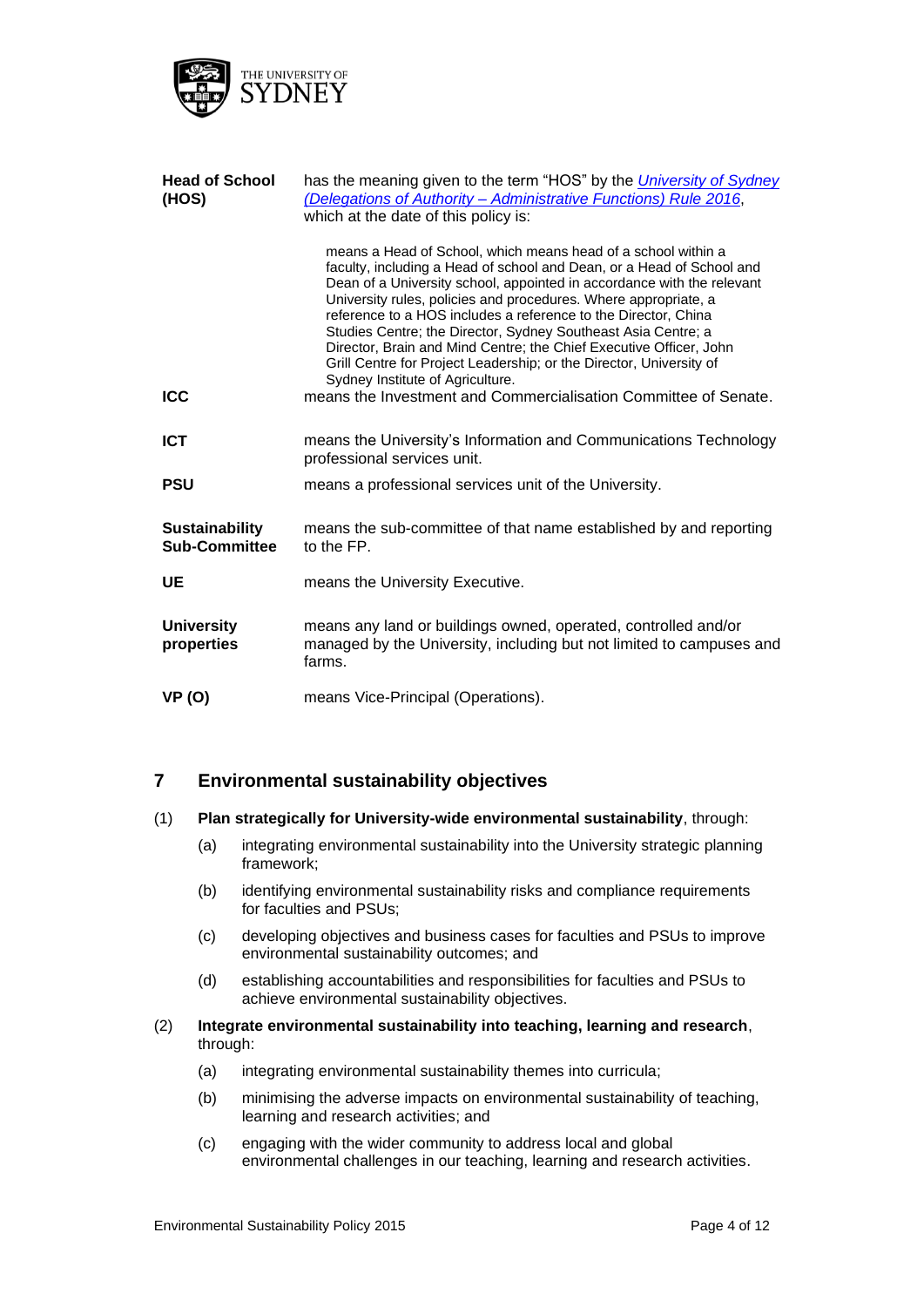

- (3) **Plan and develop environmentally sustainable buildings and infrastructure**, through:
	- (a) including environmental sustainability requirements in campus master planning;
	- (b) minimising the life-cycle impact of new University buildings on environmental sustainability;
	- (c) designing University infrastructure that is flexible so as to accommodate continual improvements in environmental sustainability; and
	- (d) undertaking environmentally sustainable refurbishments and fit-outs of existing University buildings.
- (4) **Conserve and efficiently use energy and water resources**, through:
	- (a) improving the energy and water efficiency of University buildings, infrastructure and farms;
	- (b) providing passive, natural or low–energy, efficient heating and ventilation in preference to centralised mechanical air conditioning where practical;
	- (c) embedding environmental sustainability and energy efficiency in appropriate University design, construction and operational standards; and

**Note:** See:<http://sydney.edu.au/about/working-with-us/contractors.shtml>

(d) providing building occupant thermal comfort whilst achieving environmental sustainability and energy efficiency standards.

#### (5) **Reduce climate change impacts and manage the University's carbon footprint**, through:

- (a) reducing greenhouse gas emissions from building and infrastructure operations;
- (b) managing education and research activities to reduce greenhouse gas emissions; and
- (c) managing carbon sequestration on University properties.

#### (6) **Conserve natural resources and minimise waste**, through:

- (a) sustainably managing soil, water and natural resources at University farms and properties;
- (b) promoting indigenous ecological knowledge for management of natural resources;
- (c) minimising and, where possible, avoiding waste generation;
- (d) improving recovery of resources from waste streams;
- (e) recycling demolition materials and prioritising use of recycled materials in new construction; and
- (f) maximising waste recycling.
- (7) **Conserve and enhance biodiversity**, through:
	- (a) conserving, protecting and enhancing native fauna and flora habitats of University properties;
	- (b) promoting indigenous ecological knowledge for management of biodiversity; and
	- (c) managing pests and weeds that threaten native fauna and flora.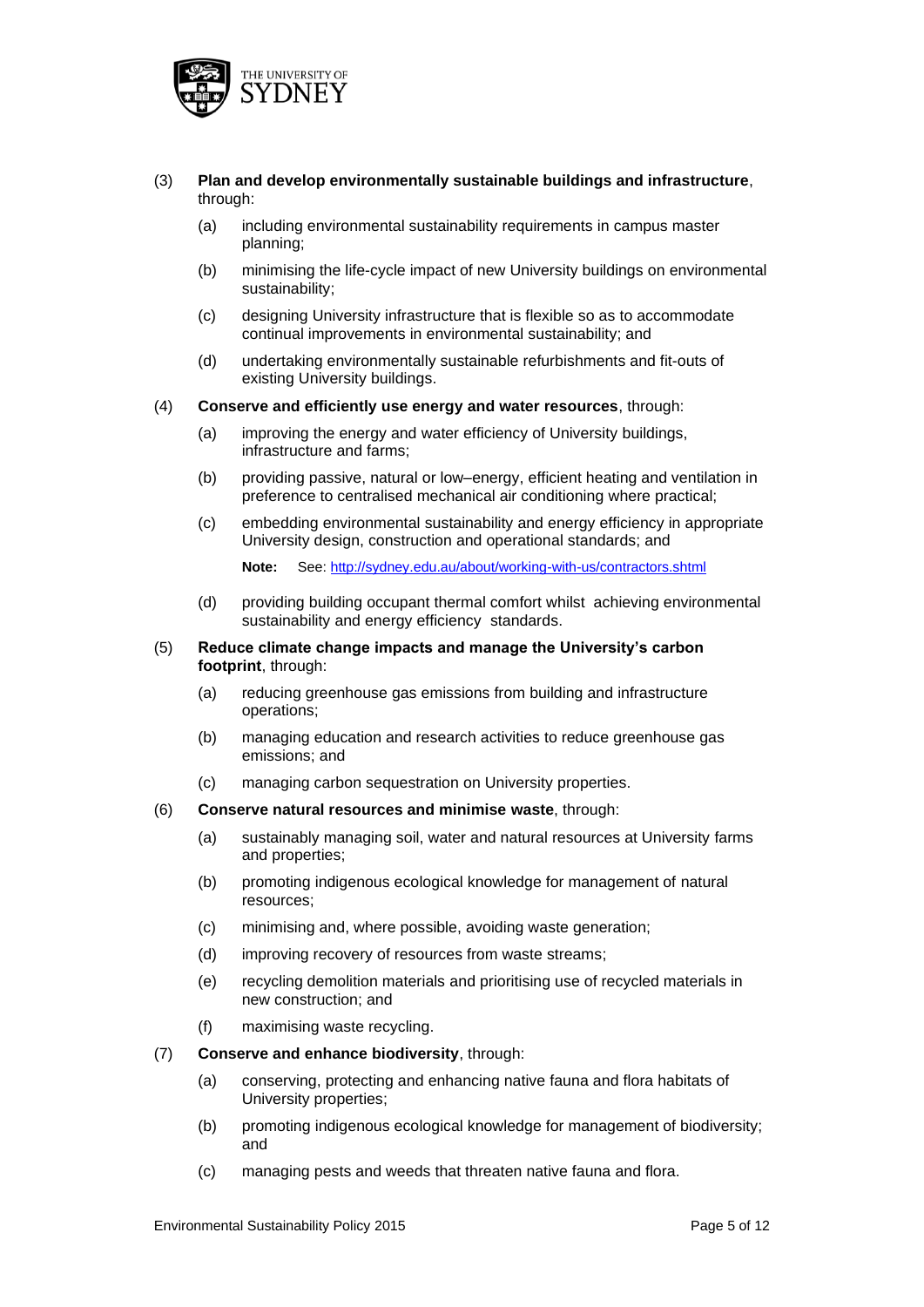

- (8) **Improve environmental sustainability of the University's supply chain**, through:
	- (a) specifying environmental sustainability requirements in the procurement of goods and services relating to University activities including the provision of teaching, learning and educational research; and
	- (b) procuring products that are:
		- (i) sustainably produced;
		- (ii) have lower environmental impacts over the product's life cycle; and
		- (iii) are locally produced, where practical.
- (9) **Promote sustainable transport and mobility**, through:
	- (a) providing quality infrastructure and facilities to support active transport;
	- (b) encouraging and supporting use of active transport and public transport; and
	- (c) using communications technology to minimise business travel.
- (10) **Implement green lease clauses,** which may include clauses relating to:
	- (a) minimising and, where possible, avoiding the use of disposable nonrenewable packaging and materials;
	- (b) minimising waste;
	- (c) increasing resource recovery and recycling;
	- (d) reducing use of consumables that are not environmentally sustainable;
	- (e) conserving energy and water and implementing energy efficient measures;
	- (f) using sustainable, non-toxic materials in fit outs where practicable; and
	- (g) where possible, promoting active transport options for staff, students and other customers.
- (11) **Establish an environmental management system for faculties and PSUs**, which:
	- (a) manages operational environmental impacts and risks;
	- (b) complies with applicable legislation; and
	- (c) improves environmental performance.

#### (12) **Promote environmentally sustainable investments**, by:

- (a) implementing the *[Investment Policy](http://sydney.edu.au/policies/showdoc.aspx?recnum=PDOC2012/258&RendNum=0) 2017*, which requires incorporation of ESG into the University's investment strategies and principles; and
- (b) regularly reporting progress on the implementation of ESG strategies across the investment portfolio to the Senate.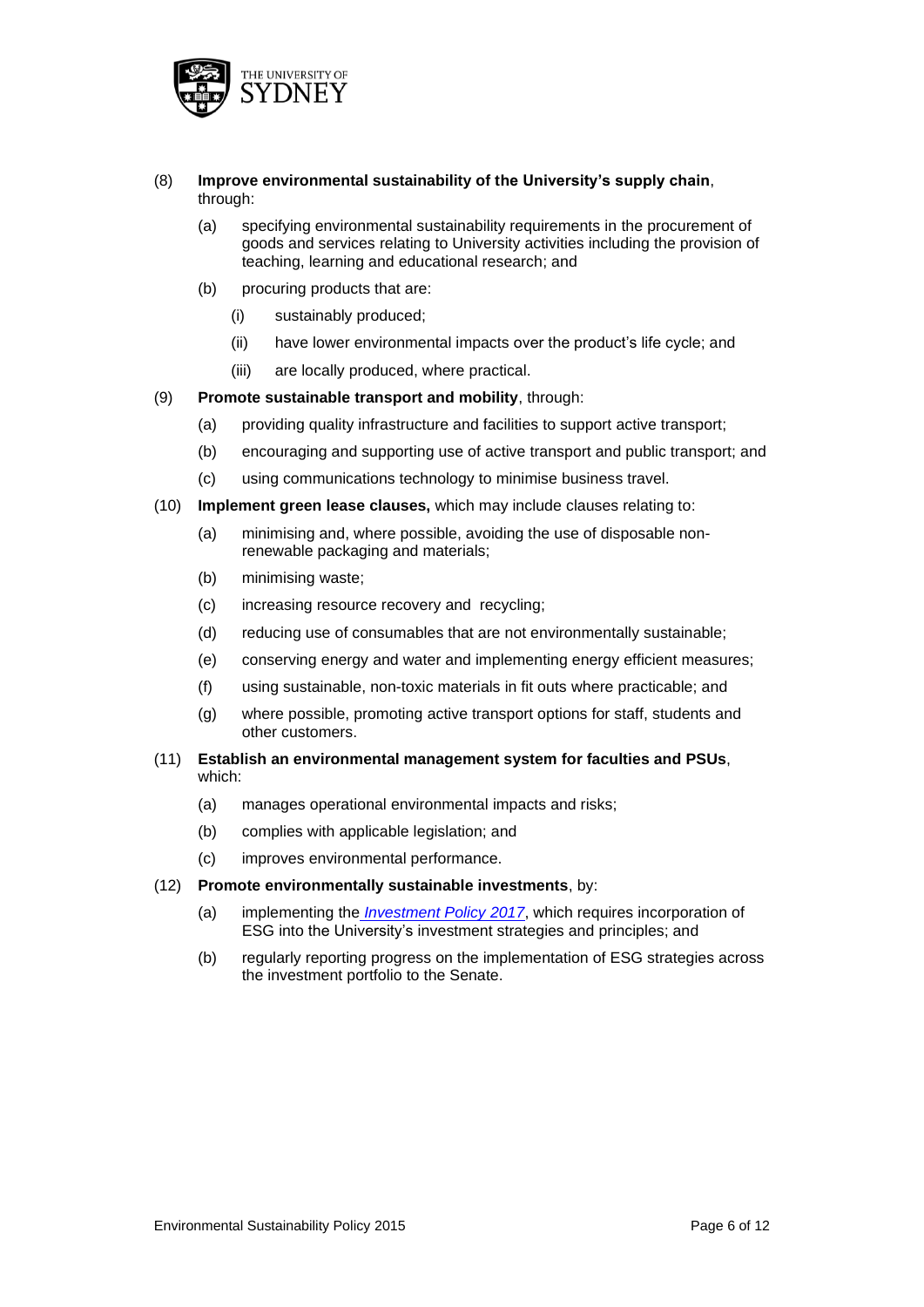

### **8 Governance and responsibilities**

- (1) **The Senate** receives and considers reports from:
	- (a) the UE, on progress of environmental sustainability initiatives and programs;
	- (b) its Safety and Risk Management Committee, on environmental risk management, legislative changes and compliance requirements; and
	- (c) the ICC, on the development and effectiveness of the ESG investment framework.
- (2) **The ICC:**
	- (a) develops and oversees the ESG investment framework for management of the University's investment portfolio; and
	- (b) monitors and reviews effective implementation of the ESG investment framework.
- (3) **The UE**:
	- (a) endorses the University's environmental sustainability strategy; and
	- (b) through the FP:
		- (i) monitors implementation of environmental sustainability initiatives and programs; and
		- (ii) receives and considers reports on progress of environmental sustainability initiatives and programs.
- (4) **The FP:**
	- (a) through its Sustainability Sub-Committee, monitors environmental sustainability performance across the University;
	- (b) reviews and, if appropriate, approves strategic environmental sustainability initiatives and programs; and
	- (c) receives progress reports on environmental sustainability initiatives and programs.

#### (5) **The Sustainability Sub-Committee:**

- (a) co-ordinates environmental sustainability management and performance across the University;
- (b) develops strategic environmental sustainability initiatives and programs;
- (c) proposes and prioritises environmental sustainability initiatives and programs;
- (d) develops work groups to oversee and progress environmental sustainability initiatives programs; and
- (e) monitors and reports to the FP on the University's environmental sustainability performance.
- (6) **The VP(O)** is responsible for:
	- (a) developing and overseeing the execution of environmental sustainability strategies, including the ESG investment framework;
	- (b) monitoring and measuring progress of the University's environmental sustainability strategies, including the ESG investment framework;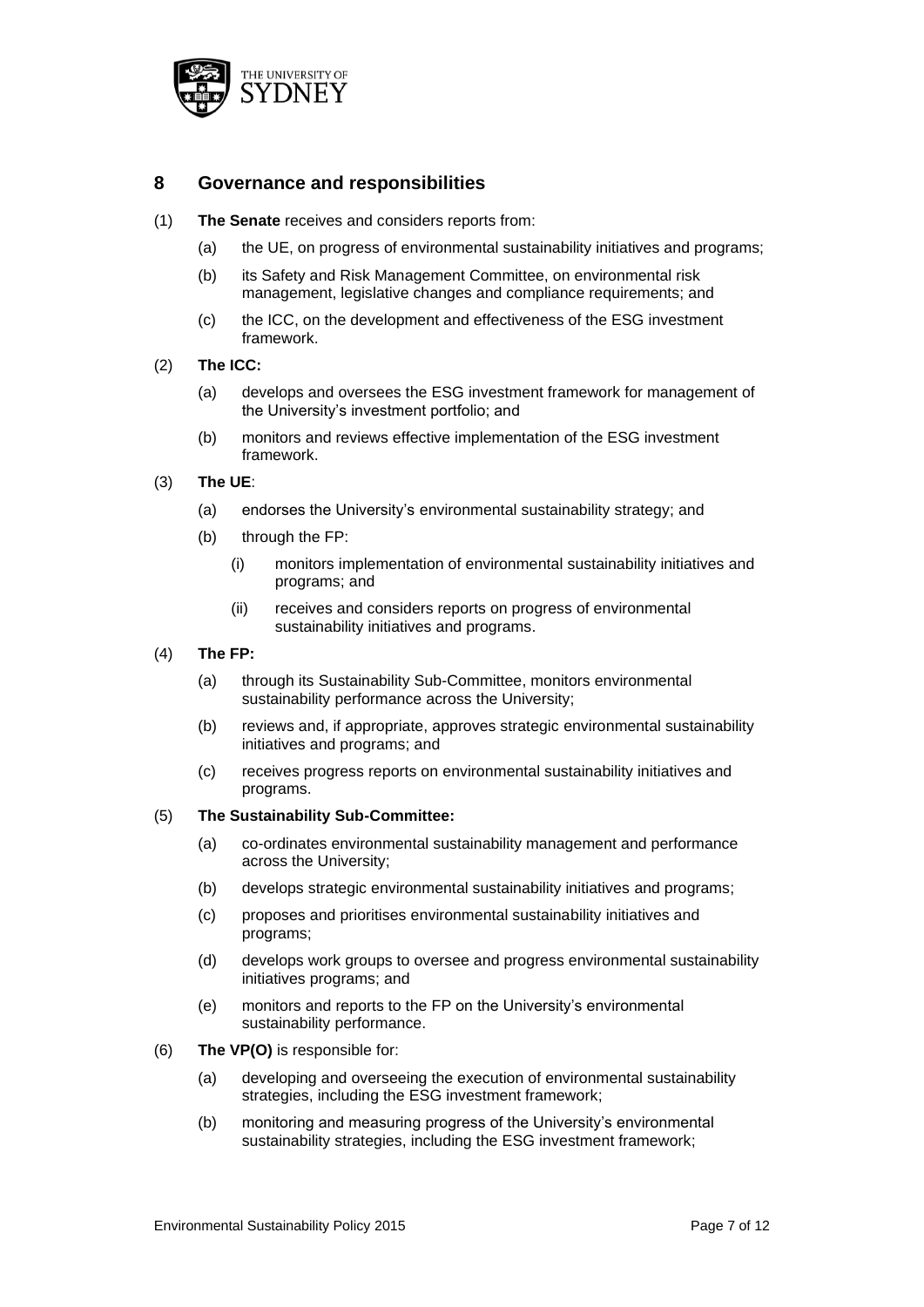

- (c) integrating environmental sustainability considerations into the University's risk management framework; and
- (d) ensuring resources are available for faculties and PSUs to implement requirements of this policy.

#### (7) **Faculties, University schools and PSUs generally** are responsible for:

- (a) setting their specific environmental sustainability objectives and establishing programs to achieve them;
- (b) monitoring progress towards achieving their specific environmental sustainability objectives;
- (c) managing education, research activities and support services to reduce greenhouse gas emissions;
- (d) procuring goods and services that are affordable, sustainably produced and have low impacts on environmental sustainability during operations;
- (e) implementing the environmental management system to identify and manage environmental aspects of their operations;
- (f) conserving soil, water and natural resources at properties under their control;
- (g) complying with legislation and other requirements relevant to their activities;
- (h) assigning appropriate responsibilities for implementing environmental sustainability requirements in their areas of operation; and
- (i) providing appropriate resources for managing environmental sustainability within their areas of operation.
- (8) **CIS** is responsible for**:**
	- (a) establishing a framework environmental management system to be adopted and implemented by faculties and PSUs;
	- (b) managing environmental sustainability impacts in campus master planning and space planning activities;
	- (c) considering key lifecycle environmental sustainability impacts for designs of new buildings and major refurbishments;
	- (d) including green lease clauses in property leases, licences and other similar agreements;
	- (e) developing and implementing building and fit-out standards that comply with the environmental sustainability requirements;
	- (f) monitoring and managing facilities' operations to improve their energy and water efficiency and reduce greenhouse gas emissions;
	- (g) maintaining temperature ranges in buildings consistent with requirements to improve energy efficiency;
	- (h) maximising resource recovery and recycling to minimise waste disposal from facilities management, events management and construction projects;
	- (i) managing University properties to conserve and enhance natural resources, biodiversity and habitats for native fauna and flora;
	- (j) implementing pest and weed control to eliminate and manage pests, feral animals and weeds that threaten native fauna and flora;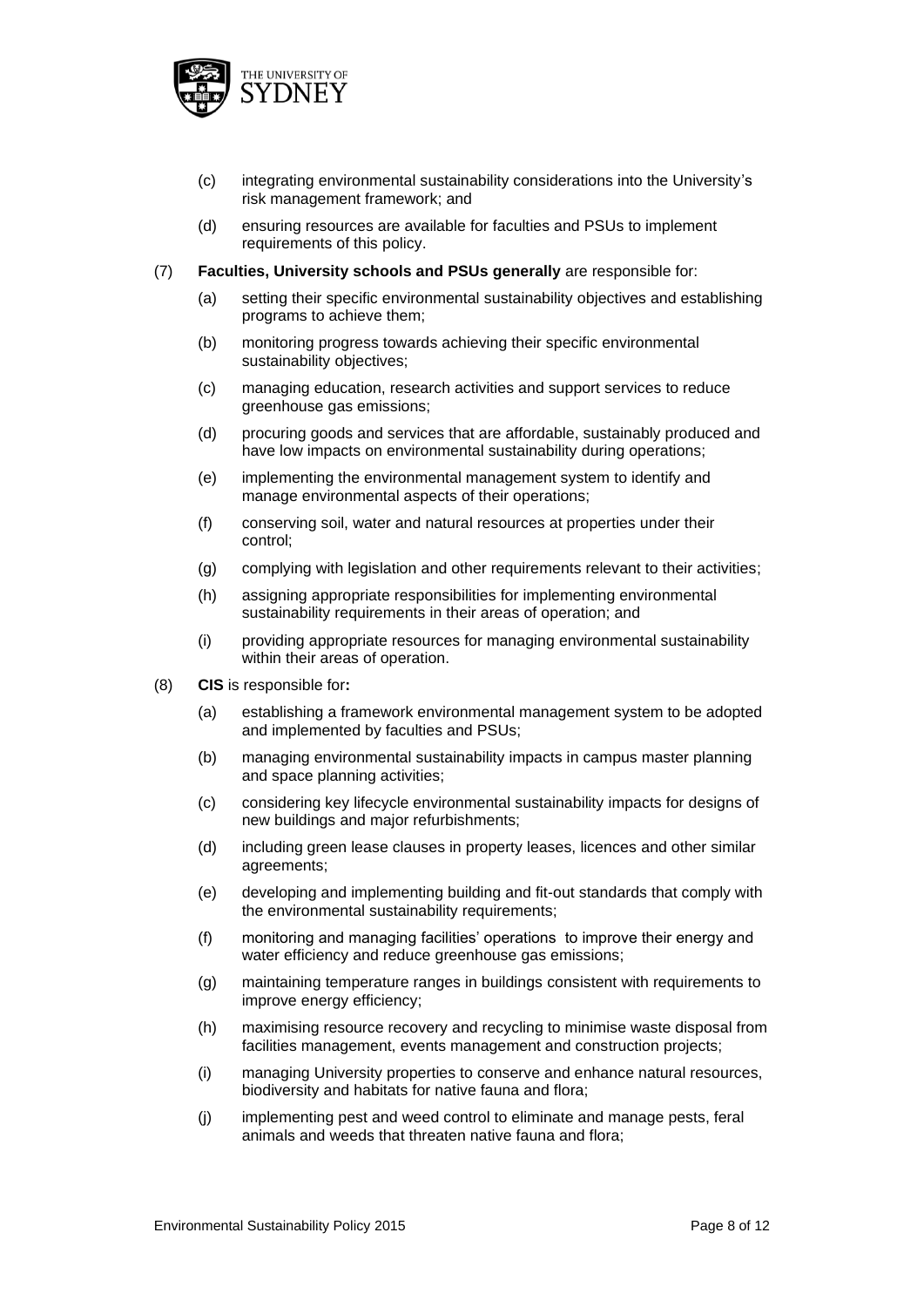

- (k) incorporating active transport and public transport requirements in master and precinct planning, and the design of major new building projects; and
- (l) procuring goods and services that are affordable, sustainably produced and have low environmental sustainability impacts during operations.
- (9) **ICT** is responsible for:
	- (a) developing and implementing University-wide plans to minimise energy use and whole-of-life environmental impacts across communications networks and computer assets; and
	- (b) implementing recognised and reputable environmental standards for procurement of ICT equipment and consumables which are accepted by industry and government.
- (10) **The Investment and Capital Management Unit of Financial Services** is responsible for:
	- (a) implementing investment strategies consistent with the ESG framework and the *[Investment Policy](http://sydney.edu.au/policies/showdoc.aspx?recnum=PDOC2012/258&RendNum=0) 2017*; and
	- (b) reporting on ESG matters concerning the University's investments to the ICC.
- (11) **Human Resources** is responsible for:
	- (a) implementing active transport and public transport initiatives agreed to in the *[University of Sydney Enterprise Agreement 2013-2017](https://intranet.sydney.edu.au/employment/enterprise-agreement.html)* (or any replacement agreement) or identified through the human resources strategic planning process; and
	- (b) developing and implementing human resources policies and practices which support environmental sustainability initiatives.
- (12) **Marketing and Communications** is responsible for encouraging and promoting environmental sustainability initiatives through print, web and social media.
- (13) **Procurement Services** is responsible for:
	- (a) including environmental sustainability requirements in competitive tender processes;
	- (b) selecting products and services that are fit-for-purpose, safe and which demonstrate lower environmental sustainability impacts across their lifecycle compared with competing products and services; and
	- (c) establishing preferred suppliers for environmentally sustainable products and services.
- (14) **Safety Health and Wellbeing** is responsible for providing safety management systems for, and advising on any likely safety implications of, environmental sustainability initiatives and programs.
- (15) **Deans, Heads of Schools and Deans (University schools) and Heads of Schools** are responsible for:
	- (a) providing visible leadership in environmental sustainability in their areas of operation;
	- (b) integrating relevant environmental sustainability themes into curricula, courses and research;
	- (c) identifying and managing the adverse impacts on environmental sustainability of teaching, learning and research activities;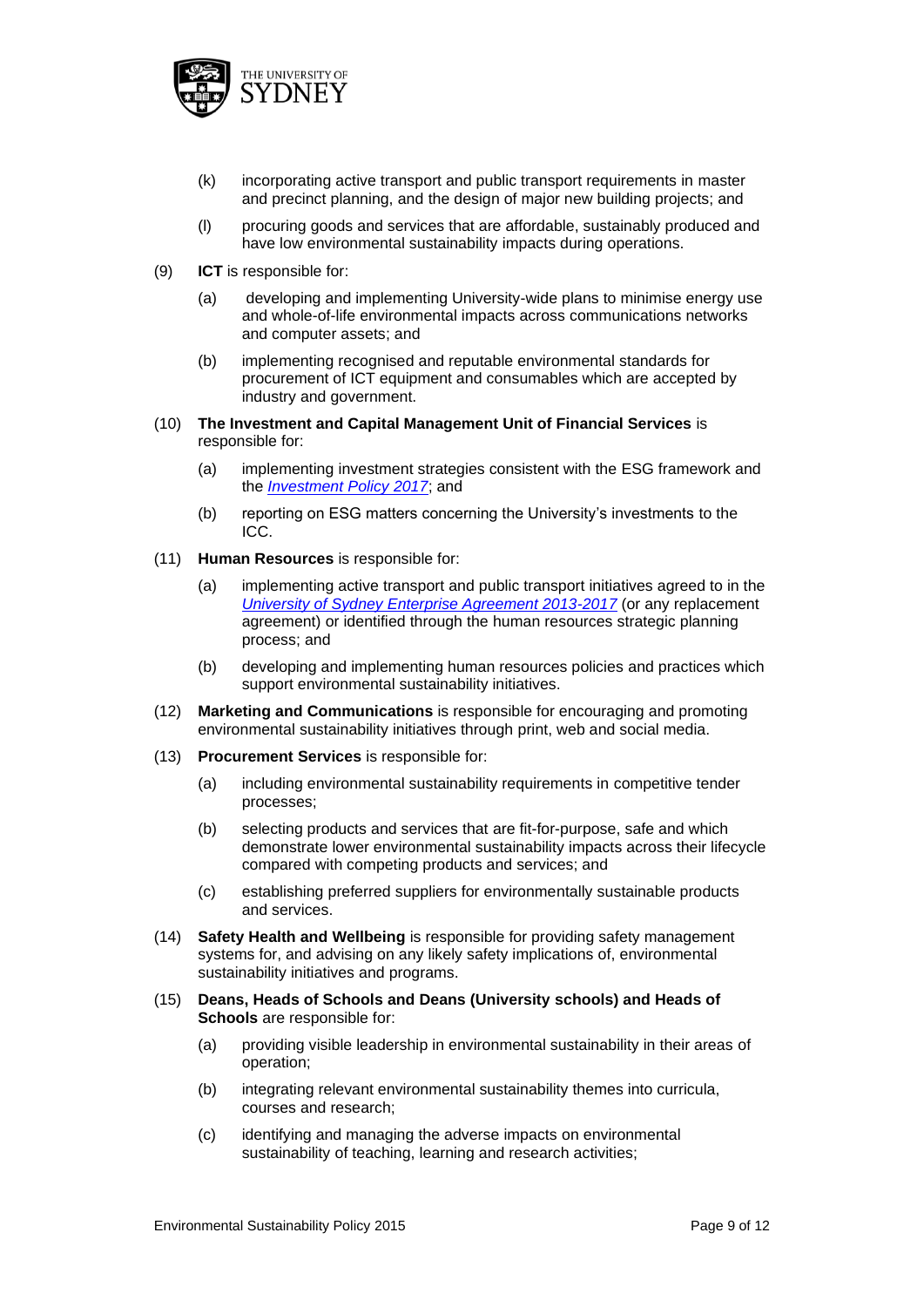

- (d) establishing specific environmental sustainability objectives in their areas of operation and establishing programmes to achieve them;
- (e) monitoring progress towards achieving environmental sustainability objectives in their areas of operation;
- (f) engaging with the wider community to develop teaching and research programmes that address local and global environmental challenges; and
- (g) providing appropriate resources for environmental sustainability management within their areas of operation.

#### (16) **Heads of Administrative Areas** are responsible for:

- (a) providing visible leadership in environmental sustainability in their areas of operation;
- (b) establishing specific environmental sustainability objectives and targets in their areas of operation and establishing programmes to achieve them;
- (c) monitoring progress towards achieving environmental sustainability objectives in their areas of operation; and
- (d) providing appropriate resources for environmental sustainability management within their areas of operation.

#### (17) **All occupants of University properties** are responsible where practical for:

- (a) managing and reducing energy and water consumption demand in buildings and spaces they occupy;
- (b) maintaining temperature ranges in buildings consistent with requirements to improve energy efficiency;
- (c) avoiding use of non-renewable packaging and materials;
- (d) maximising resource recovery and recycling;
- (e) minimising waste disposal;
- (f) managing their activities and products to safeguard the environment and prevent pollution;
- (g) complying with relevant environmental legislation and regulations;
- (h) complying with green lease clauses where applicable;
- (i) promptly reporting incidents and impacts that may harm the environment, including near misses; and
- (j) co-operating with environmental inspections, audits and investigations and supporting emergency response measures.

#### **9 Rescissions and replacements**

This document replaces the following, which are rescinded as from the date of commencement of this document:

- (a) *Environmental Policy,* which commenced on 25 September 2002;
- (b) *Bird Control within University Grounds Policy* which commenced on 1 December 1999; and
- (c) *Air Conditioning Policy,* which commenced on 1 July 1999.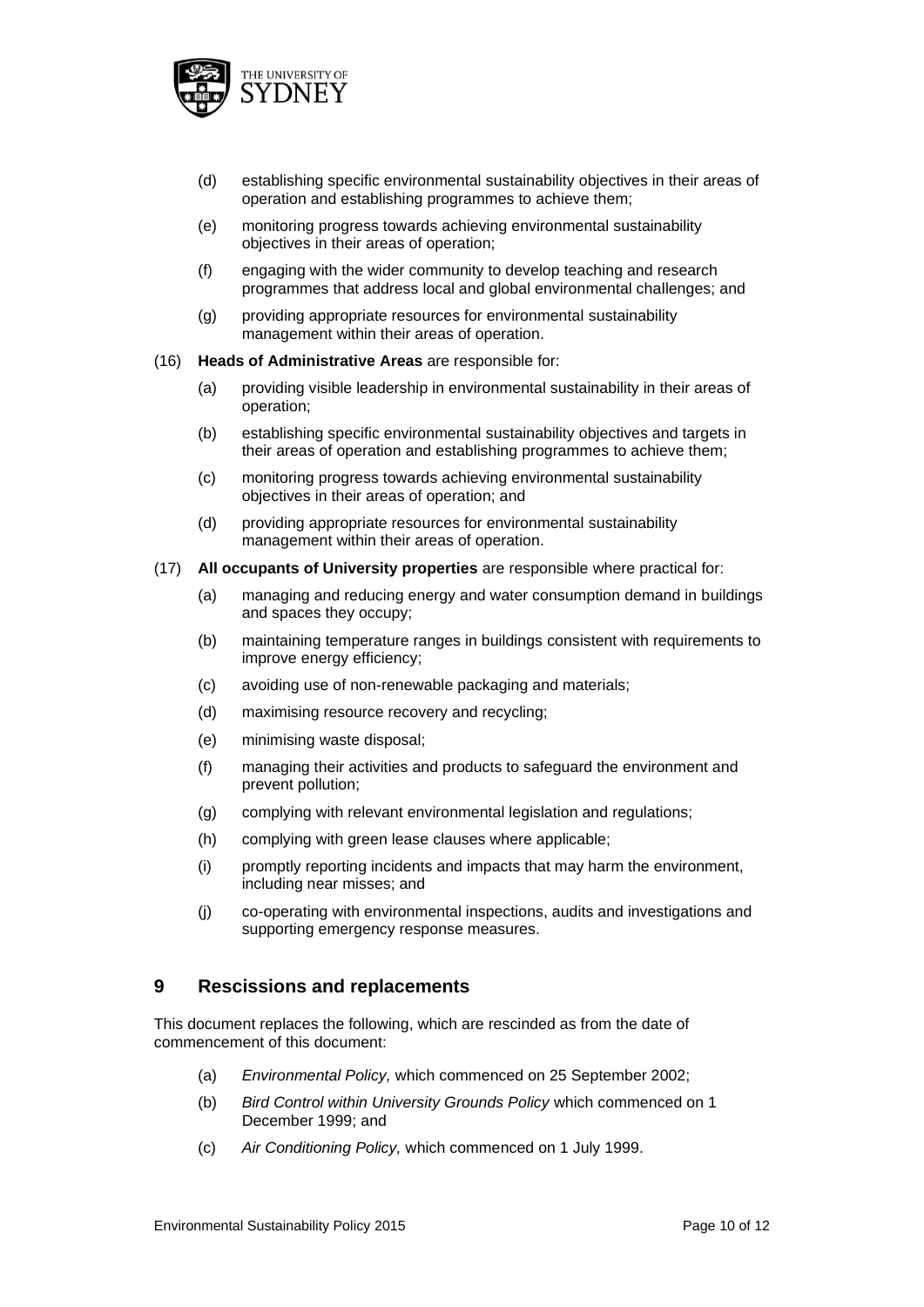

**Environmental Sustainability Policy 2015**

## **NOTES**

# Date adopted: 9 June 2015 Date commenced: 19 June 2015 Date amended: 23 February 2017 (administrative amendments only) 19 June 2017 (administrative amendments only) 1 October 2021 (administrative amendment) Original administrator: Director, Campus Infrastructure and Services Current policy owner: Vice-Principal (Operations) Review date: 9 June 2020 Related documents: *Energy Efficiency Opportunities Act 2003 (Cth) National Greenhouse and Energy Reporting Act 2007 (Cth) Environment Protection and Biodiversity conservation Act 1999 (Cth) Coastal Protection and Other Legislation Amendment Act 2010 (NSW) Energy and Utilities Administration Act 1987 (NSW) Environmental Planning and Assessment Act 1979 (NSW) Environmentally Hazardous Chemicals Act 1985 (NSW) Protection of the Environment operations Act 1997 (NSW) Smoke-Free Environment Act 2000 (NSW) Waste Avoidance and Resource Recovery Act 2001 (NSW) Work Health and Safety Act 2011 (NSW) Procurement Policy Smoke Free Environment Policy 2012 Work Health and Safety Policy 2016 Investment Policy 2017 Procurement Tendering Procedures Smoke Free Environment Procedures 2012 Tree Management Procedures Work Health and Safety Procedures 2016*